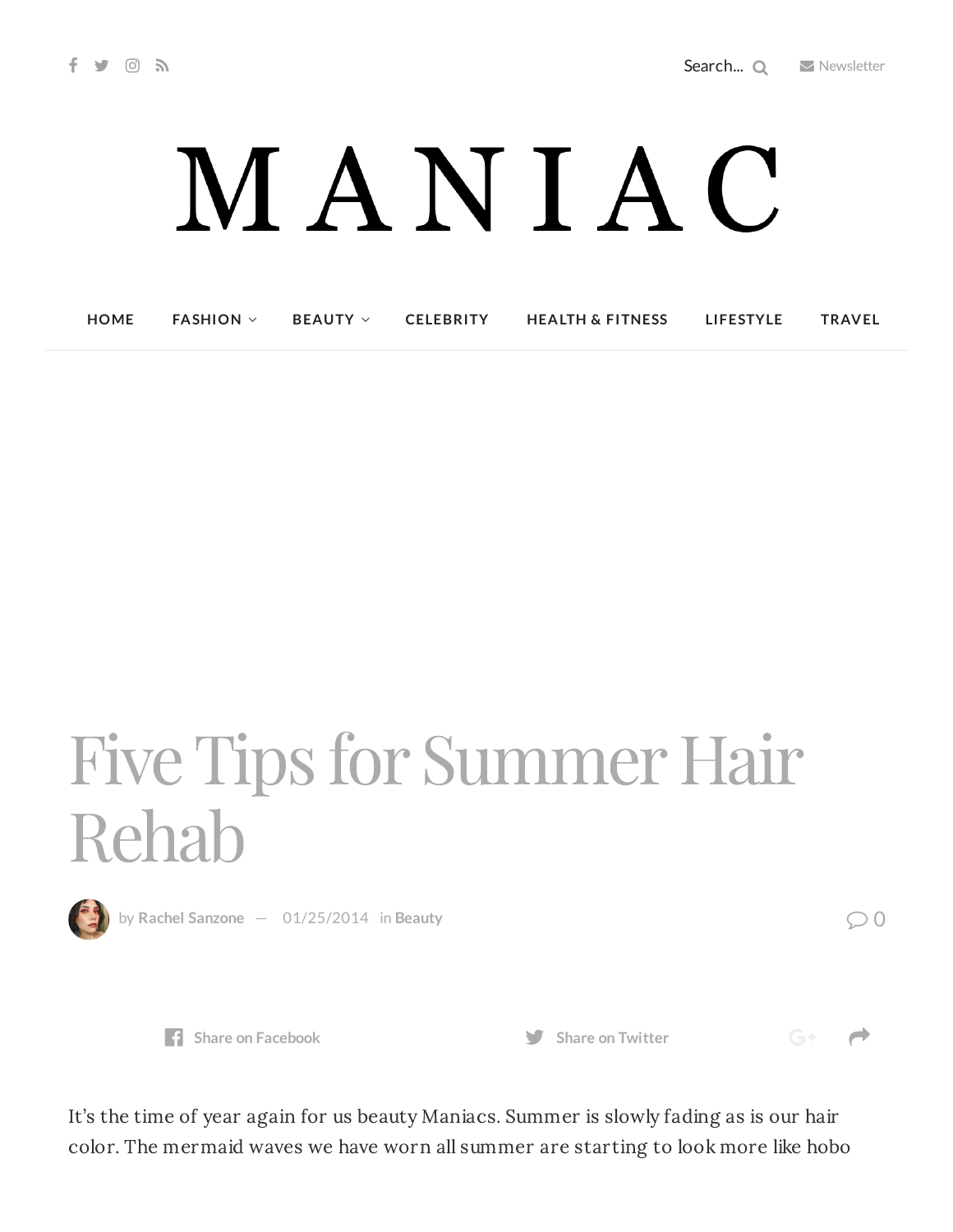and less like boho. The chlorine has damaged our once beautiful blonde, brunette and redhead colors and now we are left with a longing for shiny, healthy hair. With less trips to our stylists in the summer because we figured our hair would turn into frizzy, brassy moptops anyway, we are in need of major hair rehab. Have no fear. The Doctor is in.

Your first step to a solution is admitting you have a problem. Don't be shy. The summer heat, saltwater and chlorine are all culprits if your hair is dry. It's important to put the moisture back in. We may have given our tresses a break with heat tools but we damaged it with so many other things. Try to use a shampoo that is not only moisturizing but also organic. Products with a balanced pH will help get your hair ready for fall in no time.

Oil is your hair's best friend. Gross, right? Wrong. Oil is an angel if you have dry hair. You know how beautiful your hair looks when you leave the salon? It's smooth and shiny and smells delicious? Yeah. That's because I bet your stylist used styling oil. Be careful though. Although oils may be amazing for over-processed textures, it may not be the best for fine hair. Use in accordance with your type.

If you're a brunette and your hair has gone from fab to drab because of chlorine, consider a gloss. Glaze refreshers add shine back to hair. Green doesn't look good on blondes. Blonde hair that is. Add a scoop of baking soda to your shampoo. It helps eliminate chlorine buildup. Blondes also tend to get brassy. Neutralize it with a violet shampoo. It counteracts the yellow.

Lastly, I didn't forget the redheads. The summer sun fades red so use a red glaze as well as a red enhancing shampoo. It's tough for dyed redheads because the molecule is the largest and is hard to keep around. These will help with longevity. Summer lovin' may have been a blast but it was brutal on our hair. Hopefully these quick tips help you get your mane ready for fall. The one thing that never goes out of style is a fabulous hair day.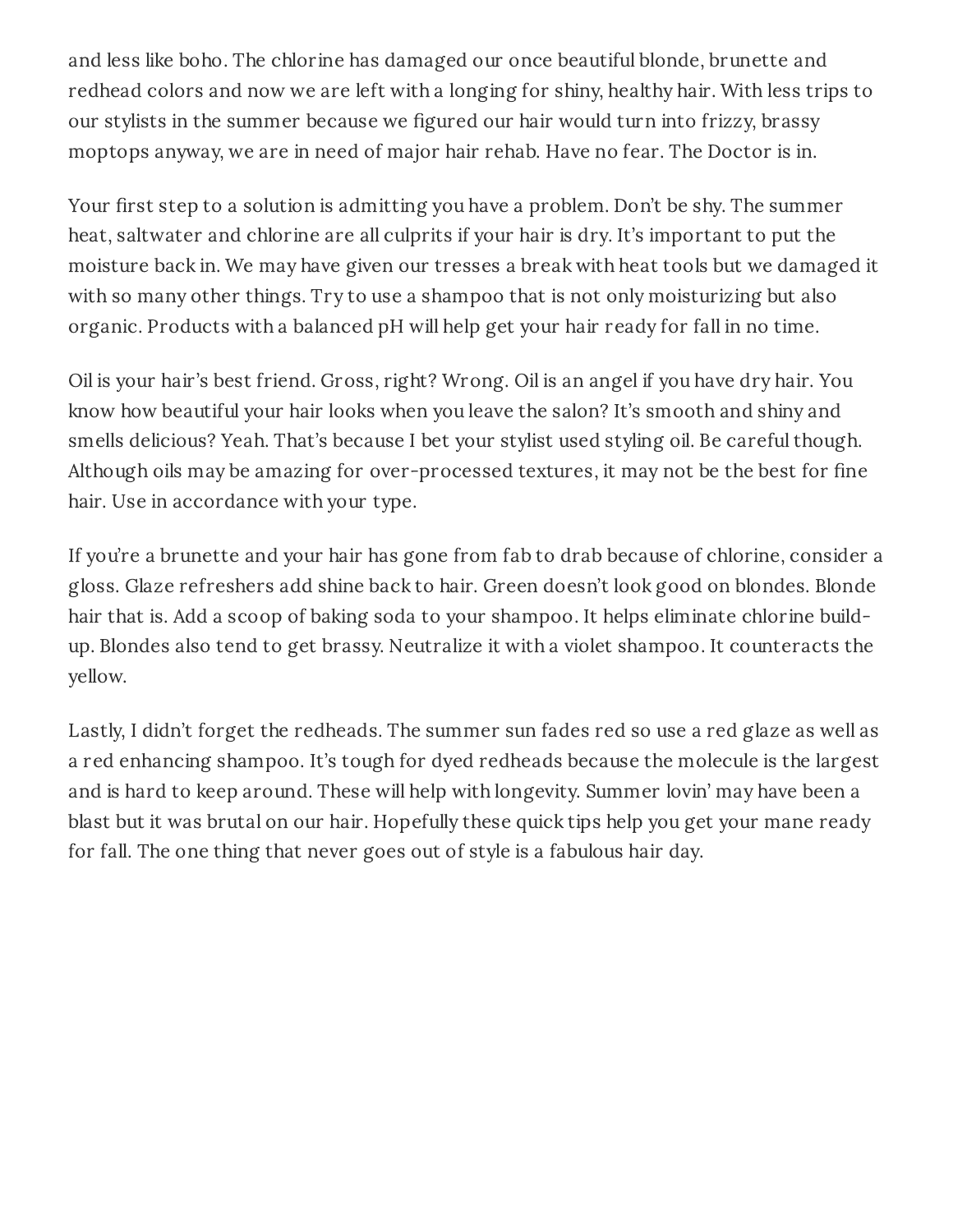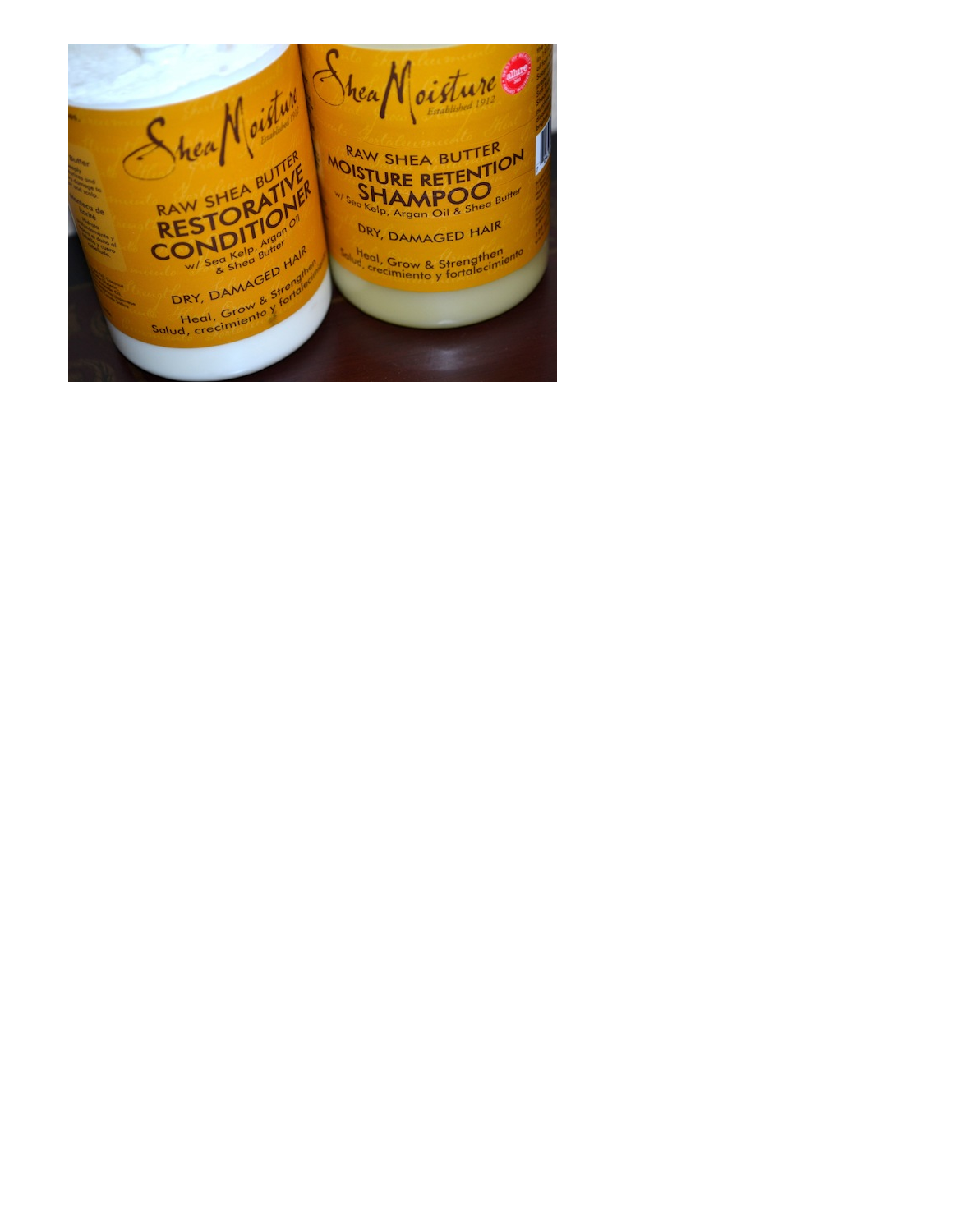**Previous Post**

**Next Post**

#### **North [American](http://maniacmagazine.com/culture/music/north-american-born-this-way-ball/) Born This Way Ball**

**Wedding Bells for Mr. and Mrs. Ryan [Reynolds](http://maniacmagazine.com/culture/celebrity-culture/wedding-bells-for-mr-and-mrs-ryan-reynolds/)**

### **Rachel [Sanzone](http://maniacmagazine.com/author/rachel/)**

I believe when you're pretty on the inside, you're pretty on the outside but you can't beat that perfect shade of lipstick and eyelashes as big as your dreams.



**SEARCH**

|              | Go to the Customizer > JNews: Social, Li | @ MANIACMAGAZINE |      | ing, to connect your Instagram account. |               |            |
|--------------|------------------------------------------|------------------|------|-----------------------------------------|---------------|------------|
| $\mathbf{f}$ | <b>FACEBOOK</b><br>$\blacktriangleright$ | <b>TWITTER</b>   | ⊙    | <b>INSTAGRAM</b>                        | $\mathcal{L}$ | <b>RSS</b> |
|              | <b>Categories</b>                        |                  |      |                                         |               |            |
| Art          | <b>Beauty</b>                            |                  | Blog |                                         |               |            |